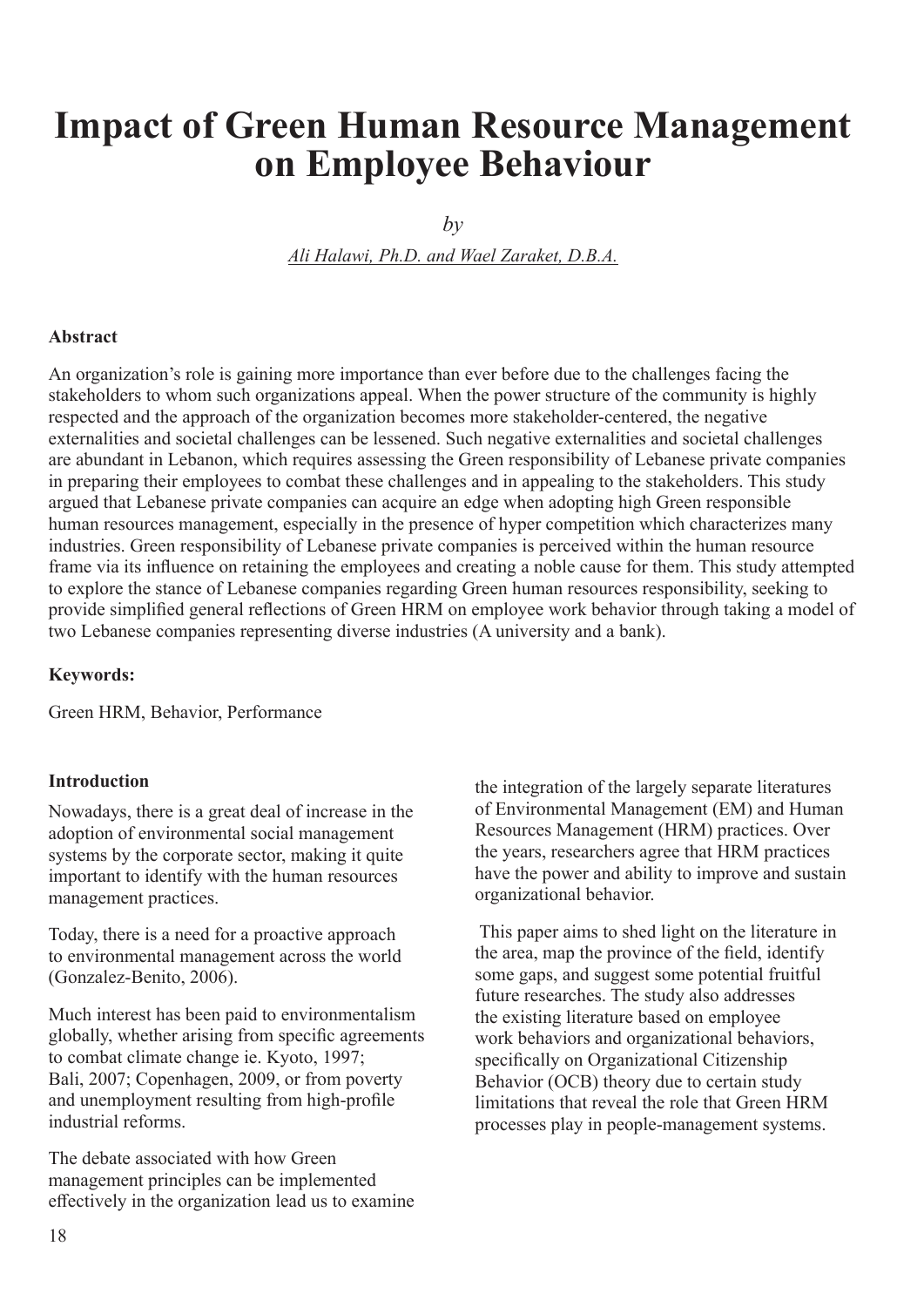## **Background and Literature**

## **Green Human Resources Management**

A universal grant has emerged around the need for environmental management during the past two decades. The corporate sector has increased the adoption of Green management systems where these types of initiatives became an important factor in forward thinking businesses around the world.

Moreover, a much recent interest is paid to environmentalism globally, arising from specific treaties to combat climate change (Kyoto, 1997; Bali, 2007).

Additionally, the need for pro-active Environmental Management increased worldwide and began to spread internationally. In response, scholars from management systems, including human resources, marketing, and many others, have been analyzing how managerial practices in these areas can contribute to the environment.

Focusing on the human resources phase, Coro Strandberg (2009) states that human resource managers are well positioned to play an instrumental role in helping their organization achieve its goals of becoming an environmentally responsible firm – one which reduces its negative and enhances its positive impacts on the environment.

 Human resource professionals can be authoritative in realizing the objective of being socially responsible, especially if their organizations perceive successful corporate social responsibility and environmental management as a key driver of their organizational performance. Regarding this issue, firms who seek to manage their employee relationships in an environmentally responsible way must follow a strict guiding strategy to achieve this goal. There is a scarcity of information for the HR managers who see the importance of embedding their firm's EM values throughout the organization, and who wish to assist the executive team in integrating EM into the company's DNA.

Truly, understanding employee engagement is not simply the mandate of HR. The HR's command to communicate and implement ideas, policies, cultural, and behavioral change in organizations makes it central to fulfiling an organization's

objectives to "integrate Environmental Management in all that we do."

HR participates in the development of processes and systems; however, employee engagement is significantly a shared responsibility. The more the HR practitioners understand their power with respect to EM, the greater their ability to pass these insights along to their business partners towards the organization's objectives in integrating EM throughout their operations and business model.

Moreover, researchers agreed that employees must be inspired, empowered, and environmentally aware in order to carry out green management initiatives.

Regarding the environmental responsibility issue, green is the most beautiful color in the world and it is the color of nature. A walk into nature can ultimately bring us happiness and prosperity. But cruel misuse of natural resources has brought us to a point where our existence on the planet is threatened with global warming and many other problems.

Corporate Social Responsibility (CSR) is the equitable integration of social and environmental consideration into business decisions and operations. Going green is becoming an essential part of this equation, and it is relatively easy to manage.

Managing CSR has always been about building trust. This means engaging customers and stakeholders in a shared purpose. The dimensions of the framework of corporate social responsibility include the management and development of its work force, hygiene and safety in the work area, and the management of the environment and natural resources. Since humans value the quality of the air they breathe, the water they drink, and the social and human world they leave to their children, going green is emerging as a top CSR priority.

Green HRM aims to help an organization carry out its agenda for environmental management to enable it to reduce its carbon footprint and earn human smiles.

Recently, the deteriorating global environment and human values, and the continued emergence of the green movement, had formed a powerful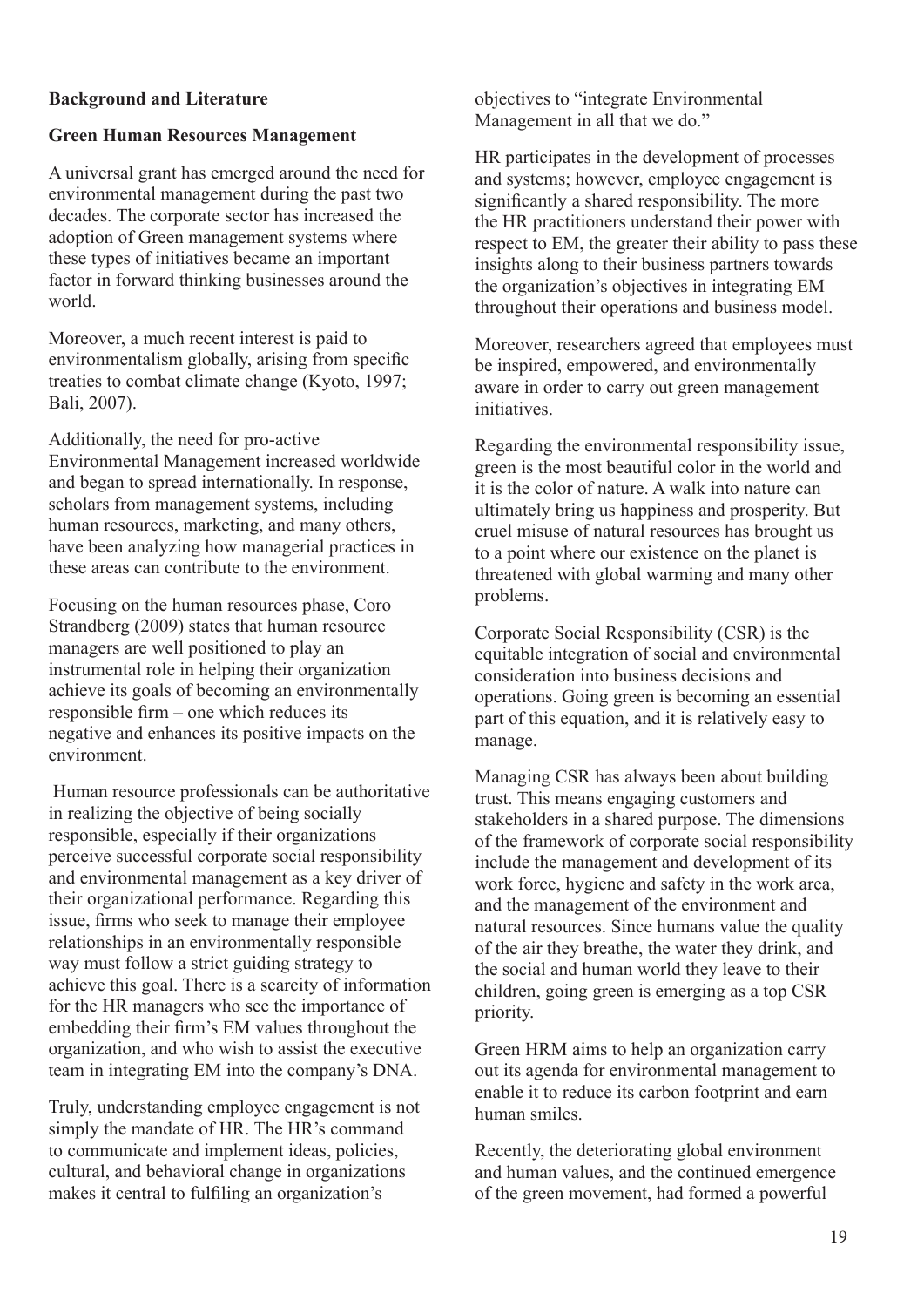force which demanded enterprises change their environmental management concepts and establish a green management system. This system includes green production, green technology, and green human resources management.

 HRM activities can create "GREEN values" from the perspective of eco-sociological harmony, mainly on the view of "Psychology harmony" that can lead to organizational citizenship behavior. This, however, is a careful behavior that is not part of an employee's formal job requirements, but that nevertheless promotes the effective functioning of the organization.

Corporations adopting "green/social" HR practices can experience significant impact on the engagement, commitment, morale, and quality of work life and the retention of human capital in the organization since green HRM is emerging as an important thrust area for management which can have an enormous impact on people's issues in an organization.

## **Green, Go Green and Green Management**

## **Green**

The term "green" or "greening" has different meanings in the context of managing people at work/human resource management (HRM).

1) Preservation of the Natural Environment: This refers to all the things in the world which are neither caused nor controlled by human beings, and they include land, forests, plants, animals, and other natural phenomena which are referred to as the natural environment.

2) Conservation of the Natural Environment: Care should be taken in using the natural environment so it can last as long as possible. It should be used at its minimum level to enable future generations to utilize it.

3) Avoidance or Minimization of Environmental Pollution: This can be achieved by putting a stop to contaminating water, air, and the atmosphere through unpleasant and poisonous substances and wastes.

4) Generation of Gardens and Natural Looking Places: This entails creating parks and places which have plants, trees, and grasses.

## **Go Green**

What does GO GREEN mean? "Going Green" means supporting and maintaining the conservation of earth's natural resources as well as supporting the preservation of your personal resources, i.e. your family, friends, businesses, lifestyles, communities, and your legacy!

 "GO GREEN" business means turning unnecessary expenses into notable profits. Its main concept supports rendering better services to your customers. Also, it is more beneficial to your employees in addition to ensuring a greater profitability and sustainability of your business. Across the globe, we are moving from an industrial-based financial system to a talent-based economy.

However, a renewed focus on growth provides unique opportunities for businesses to become green by looking at ways to create new environmental DNA while producing operational savings by reducing their carbon footprint.

## **Green Management**

Gonzalez-Benito (2006) opined that there is a crucial need for an enthusiastic approach towards environmental management across the world. In the late 80s and early 90s, the success of a firm was strongly dependent on promotion of economic value. However, today's organizations have to consider the reduction of ecological footprints and give importance to social and environmental factors along with economic and financial factors. This is to enable the organization to be successful in the corporate sector thereby enabling attainment of profit by the shareholders (Duggal & Sroufe, 1998).

There is an improved adoption of environmental management systems by the corporate sector and this resulted in the emergence of a new strategy called "Green Management." Therefore, Green Management was defined by Lee (2009) as a strategy which is adapted by an organization in order to organize the environmental management strategies for protecting and measuring environmental aspects.

Green Management guidelines became a chief factor in forward-thinking businesses worldwide. Corporate green management endorses a high level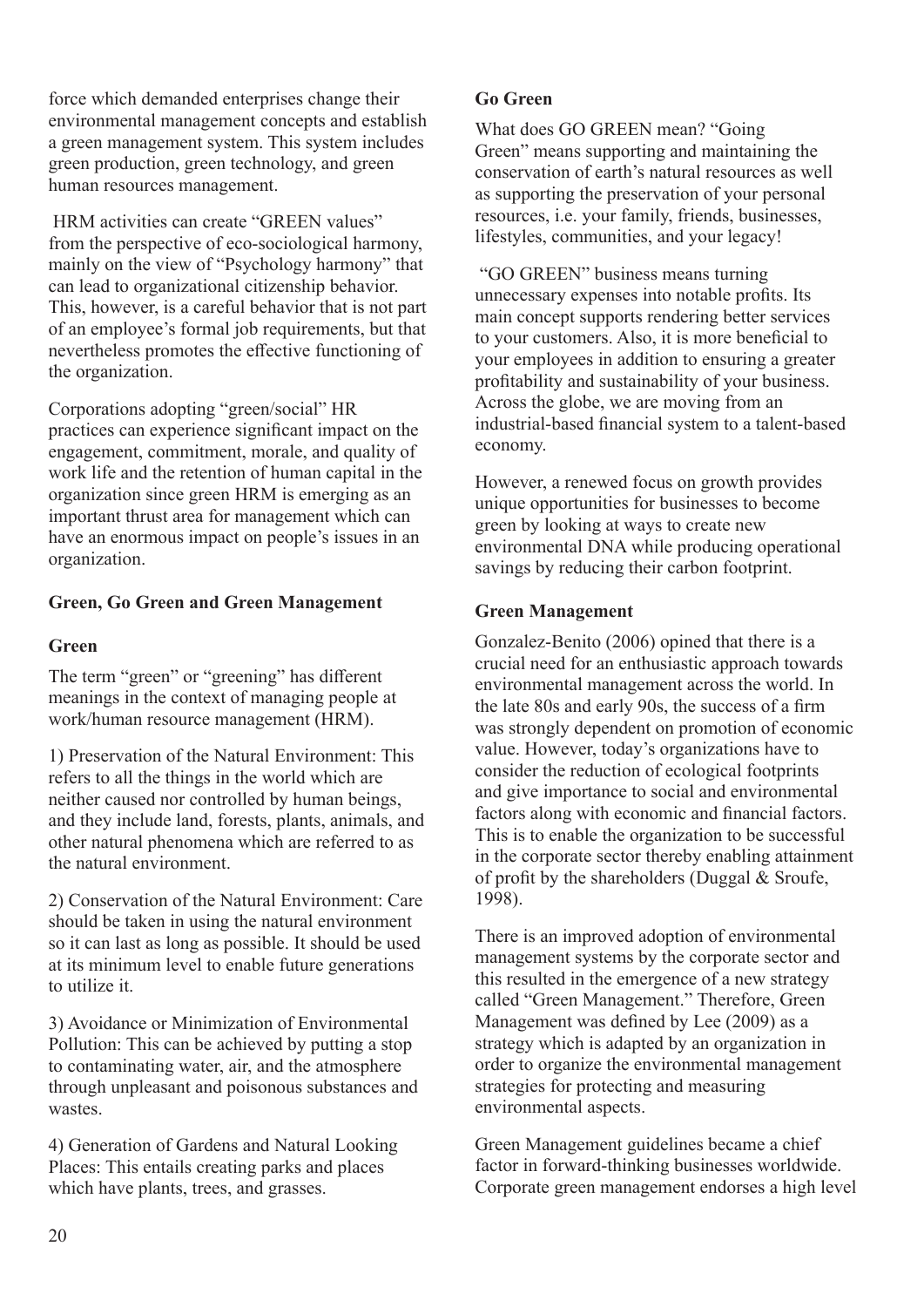of technical and management skilled employees. This is because the company will develop innovation-focused environmental initiatives and programs that have significant managerial implications.

The green movement for protection of the environment has pushed businesses and industries to adopt environment friendly practices and products which are referred to as "Green management." Green HR is a part of green management philosophy, policies, and practices followed by a firm for environmental management. It includes all activities that focus on helping an organization carry out its strategy for environment management to enable it to reduce its carbon footprint and earn carbon credits.

 Green HRM is one of the most important parts of green management systems with a primary mission of taking "green" tools to enhance economic, social, and ecological benefits in order to achieve harmony between the employee and the environment.

## **Green Human Resources Management**

Green HRM involves undertaking environmentfriendly HR initiatives to promote sustainable practices and increase employee commitments and corporate sustainability. It involves lowering costs and increasing employee engagement and retention which, in turn, help organizations to reduce employee carbon footprints. This includes practices like electronic filing, car-sharing, job sharing, recycling, virtual interviews, and telecommuting. Efficiency created by Green HRM can lower operational costs and enables industry professionals to realize their corporate social responsibilities in a better manner.

Green HRM includes all the activities, practices, and policies that are involved in development, implementation, and on-going maintenance of a system that is aimed at turning employees of an organization green. It is the side of HRM that aims to achieve environmental goals of the organization and finally to make a significant contribution to environmental sustainability.

Many companies are taking a greener approach inside their organization. They are considering two essential elements: environmentally friendly HR practices and the preservation of knowledge

capital. In addition, they are experiencing a positive and congenial effect on the patterns of employee relations in the organization. This also has a positive influence on the mindset of employees as they feel that apart from their functional contribution on the job, they have an important responsibility in preserving the environment.

# **Why Green HRM?**

Consequently, the environmentally destructive nature of organizational activities and outcomes (Shrivastava, 1994) has contributed to the current environmental issues globally.

According to Rugman and Verbeke (1998), environmental issues are some of the most complex and significant managerial challenges of the twenty-first century. They include climate change, resources depletion and reduction of biodiversity, and ecosystem integrity. Organizations are responsible for the environmental degradation (Alshuwaikhat & Abubakar, 2008; Haden, Oyler & Humphreys, 2009). Governments and organizations are using natural resources lavishly for the production of various goods and services needed by people who want to enhance their living standards.

Fortunately, some governments, some organizations, and some individuals, including environmentalists and nature lovers, are currently and increasingly paying serious attention to preserve (to protect) and conserve (to save) the environment and minimize environmental pollution. Resultantly, an increased attention was created among governors, owners of the organizations, managerial employees, customers, and scholars in regards to environmental sustainability.

## **The Detailed HR Role**

There are many differences based on the views of HR managers' roles and their approach towards EM concerns. These can be classified into four different types that HR managers may take up in EM, with each revealing their own possible origins and future directions.

 A key role for HR environmental executives is to guide line managers in terms of gaining full staff co-operation towards implementing environmental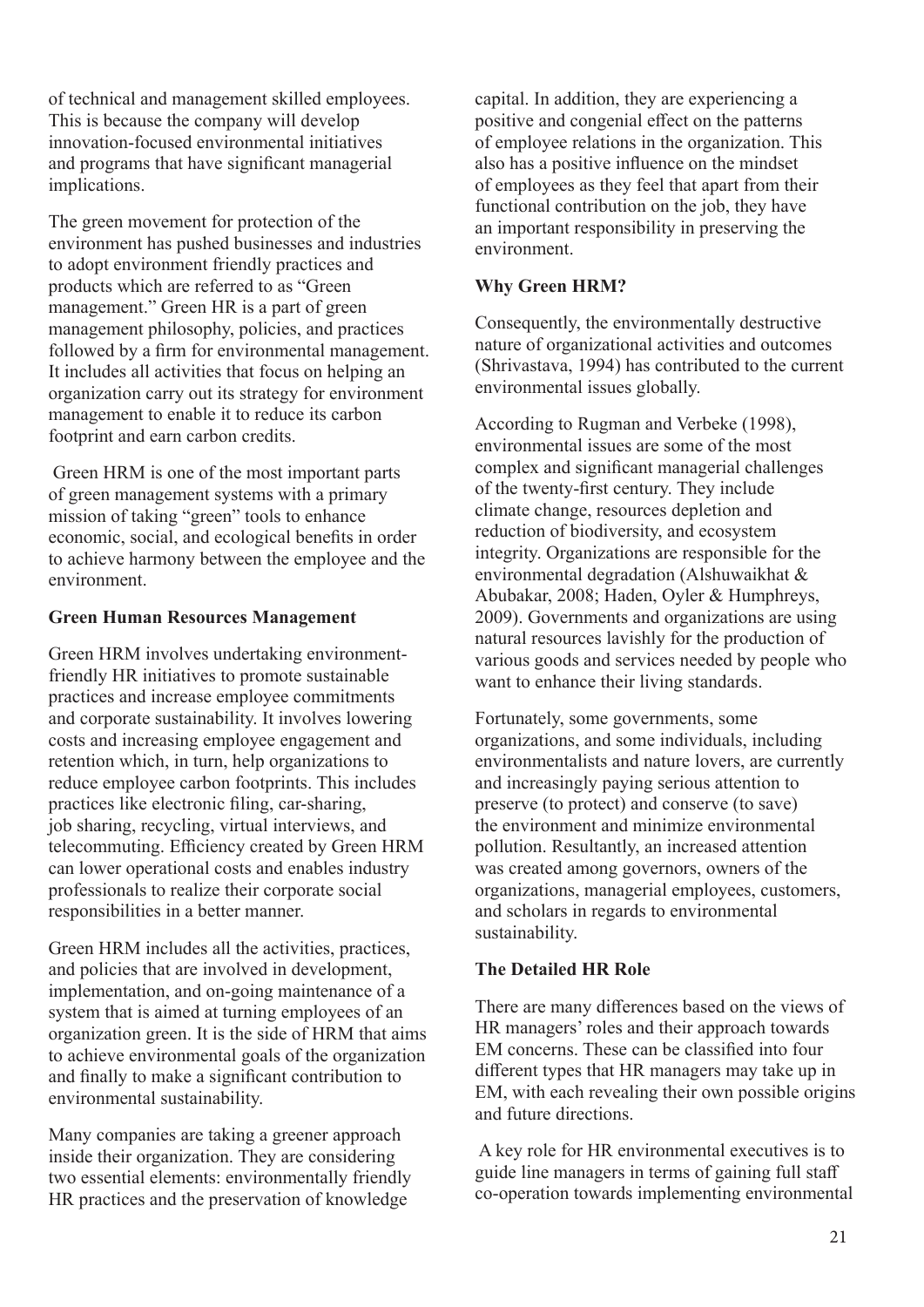policies (Wehrmeyer & Parker, 1996). Thus, this means that HR needs to "seek out allies, nurture supporters and create networks of problem-solvers willing to act to change the status quo"(Hart, 1996, p.187).

Many HR staff and work organizations are recognizing the HR factors involved in environmental management (Daily & Huang, 2001), and are embracing the EM aspects of HRM. For example, the use of cable and wireless technology shows how they are attempting to achieve changes in EM through implementing their environmental programs worldwide (including their group safety function) (Beatson & Macklin, 1996). In Britain, EM optimizes desk space by encouraging staff to work from home (if feasible), by changing business travel through introducing online "live meetings" (to save travel between offices), and by running a car-sharing scheme (Clarke, 2006, p. 42).

## **The Importance of Green HRM**

Green HR actions help companies find substitute ways to decrease costs without losing their talent in green economy. Organizations have tremendous growth opportunities by going green and creating a new environmental DNA which can bring in great operational savings by reducing their carbon footprint.

 As part of compensation management, companies can offer green rewards to employees such as a nature-friendly workplace and lifestyle benefits. Hence, this may include carbon credit offsets, free bicycles and pollution-free vehicles for commuting to and from the workplace in order to engage people in the green agenda.

Furthermore, talented employees are looking for self-actualization in their jobs in order to stay devoted to their companies. Green HR can help in the creation of this by following green values and practices. Other green activities can include the minimum use of paper and printed materials in recruitment, performance appraisals, and learning and development. In addition, green business can include increased recycling, reusable grocery and lunch bags, and prohibiting the use of bottled water and plastic and styrofoam cups in the workplace. Work stations can have fluorescent light bulbs and other energy saving and green devices.

Companies can inspire their employees to change their travel and transportation habits by limiting official car trips, using metro and public transport for business travel, carpooling, providing interest-free loans to buy hybrid cars, and cycling or walking to work. Business meetings and conferences can be conducted through the Internet in order to minimize business travel. Similarly, by following flexi-working, employees can be offered opportunities to "Tele work" or work from home. The Internet and intranet today allow companies to communicate with employees through emails thereby reducing the need of printing and of paper.

Wellness programs for employees, their family members, and the general public can be organized to highlight physical fitness, proper nutrition, and healthy life-style. Organizations can discharge their social responsibility by including environment management in their mission statement as an important green objective. Companies should organize cleanliness and waste management drives in the workplace and surrounding society to create awareness about green issues.

Having an understanding as to why green is mentioned above indicates the importance of green HRM. Therefore, greening is essential for the following reasons:

1) To avoid or minimize global warming.

2) To avoid or minimize natural disasters.

3) To avoid or minimize health diseases owing to pollution.

4) To avoid or minimize harm to animals and other natural creatures.

5) To ensure balance in relationships between life and environment.

6) To ensure survival of humans and business organizations.

Thus, the above are general reasons for greening. As far as a particular organization is concerned, a phenomenon known as corporate social responsibility (CSR) exists. CSR is defined as the extent to which an organization will strive to improve the overall welfare of the society. It is an obligation to the general society. According to Certo and Certo (2008), CSR is the managerial obligation to take action that protects and improves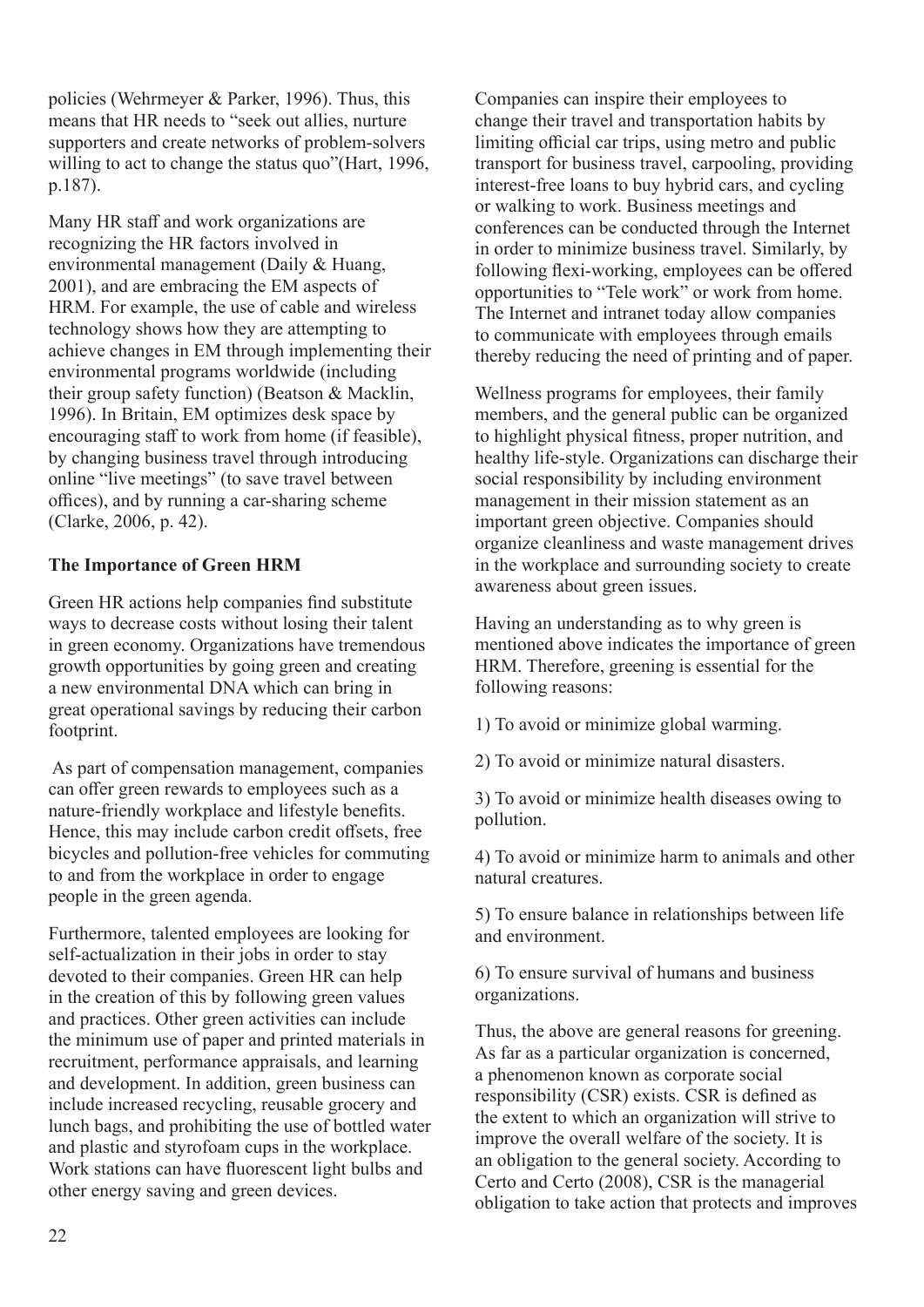both the welfare of society as a whole and the interests of the organization. Four specific reasons are given below for CSR:

1) The organization's natural resources include materials, people, and water from its surroundings and the environment. Hence, it has to show indebtedness to give something to protect and improve the environment.

2) The organization causes pollution in its surrounding environment (air, sand, noise). The polluted environment will endanger the organizational members in the future, and it will also threaten their survival. Hence, it needs to be stopped, or at least minimized by various CSR activities.

3) The citizens and the government will demand organizations conserve resources for future generations, to protect and improve prevailing conditions of the environment where all citizens live.

4) Through CSR activities, an organization can improve its image as a good corporate citizen which causes increased organizational appreciation; and consequently, customers and employees will become loyal. Also the organization will be able to attract more suitably qualified applicants for its job vacancies.

Green HRM becomes a necessity in order to provide environmentally friendly products and operations to manage corporate environmental programs successfully, and to overcome implementation challenges of corporate environmental programs (Milliman & Clair, 1996).

Organizations which are able to line up HRM practices with objectives of environmental management can be successful in the corporate environmental management journey (Jabbour, 2011). A study conducted by Jabbour and Santos (2010) verified that the most evolved characteristics of environmental management of the ISO 14001 certified Brazilian companies tend to be associated with almost all of the functional and competitive dimensions of human resource management.

Green HR strategies help companies find substitute alternatives to cut cost. It refers to the contribution of people management policies and activities

towards this broader agenda. It is an important issue for HR because it is also very important for all employees, as well as customers and other stakeholders. It is also one in which HR can have a big impact without causing much expenditure. Additionally, good environmental management can improve sales and reduce costs by providing funding for green benefits to keep staff engaged.

 Many practice groups were launched recently in numerous organizations in order to counsel employers on "green" awareness in the workplace. The aim of these groups is to implement best practices that will improve the work environment through reducing, reusing, and recycling certain materials. Additionally, the practice group also advises employers on educating their workers about how their behaviors in the office and at home affect the environment. And these companies are offering a strategic communications platform to their clients and prospects as a solution for driving greater green awareness within their own organizations.

 Companies needed to adapt to changing lifestyles and changing workforces. Companies that adopted this program found that a substantial number of their employees made significant changes in their daily behavior, including increased recycling, decreased printing, elimination or reduction in the use of bottled water, plastic and styrofoam cups, using reusable grocery and lunch bags, switching to compact fluorescent light bulbs and other energy saving and green products, and changing transportation habits.

Hence, some important impacts of Green HRM are:

- Gaining perception, reputation and good will.
- Cost effectiveness.

• Smarter performance translated into cheaper products.

• Better power utility.

• Economically useful, hence direct impact on profit and it enhances the return on investments.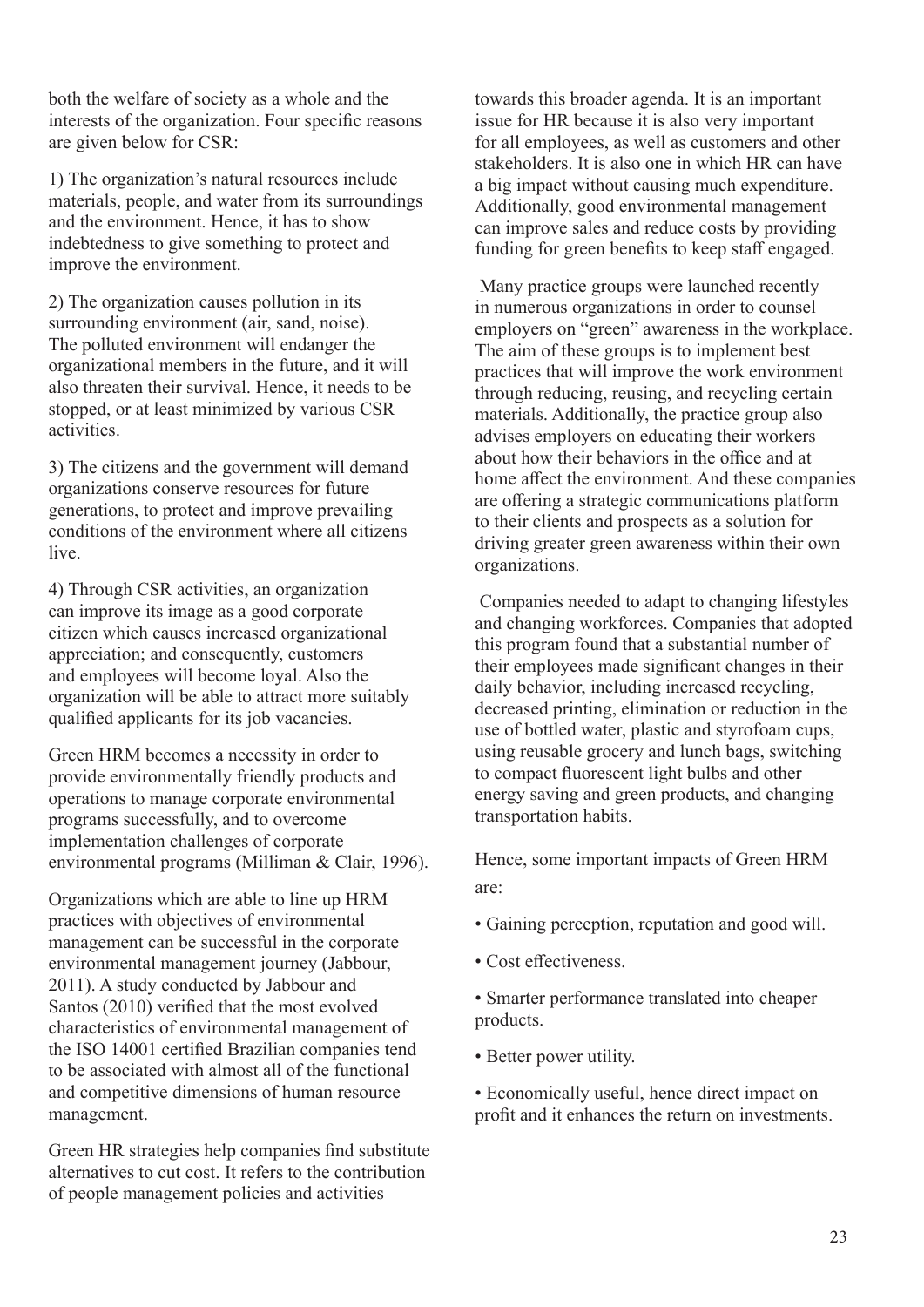## **Green Human Resource Requirements**

Green human resource requirements need to be identified in order to achieve organizational environmental goals or greening. What are the green human resource requirements for greening or corporate environmental management? Basically, there are four categories of green human resource requirements, i.e. green competencies, green attitude, green behaviours, and green results.

Employees are required to possess a sufficient amount of knowledge and skills on greening. However, without this knowledge and skills (competencies), it is not possible for the employee to become a green employee (Bhattacharya & Sen, 2004; Busck, 2005; Callenbach, Capra, Goldman, Lutz & Marburg, 1993; Collier & Esteban, 2007; Daily & Huang, 2001; Garavan, Carbery, O'Malley & O'Donnell, 2010; Gupta & Sharma, 1996; Madsen & Ulhoi, 1996; Ramus, 2002; Rothenberg, 2003; Sudin, 2011).

 An active role of human resource management is required in developing cleaner technologies. Based on the environmental strategy of an organization, HRM has to provide the competencies needed for the continuous improvement of the organizational environmental performance (Jabbour, Santos & Nagano, 2008).

As environmental sustainability requires behavior change by employees (Harris & Tregidga 2012), all members of an organization at all levels are required to exhibit a positive behavioral change. A critical green human resource requirement is regarded as green behavior (Bissing-Olson, Iyer, Fielding & Zacher, 2013; Daily et al., 2009; Jackson, Currie, Graham & Robb, 201). The one-dimension of this behaviour is known as green organizational citizenship behavior which is defined as the extent to which the employee engages in positive actions aimed at helping the organization as a whole to achieve greening.

These actions are not a part of formal job requirements. They primarily represent voluntary green actions. However, examples of such actions are:

 • Use both sides of the paper when writing or printing or photo-copying (this will reduce electricity and save trees).

• Use natural water rather than refrigerated water for drinking (this will reduce electricity consumption).

• Use natural light when working (this will reduce electricity).

• Work with a minimum number of bulbs turned on.

• Come to work by walking or bus/train (this will reduce fuel consumption and air pollution).

• Shut down computers when not working, instead of hibernating them (this will reduce electricity and air pollution).

• Put plants in the working cubicles to absorb pollution.

• Buy organic food for parties.

• Report to a relevant officer regarding damages and possible harm to the environment whenever noticed.

• Re-use many items at the office such as jugs, cans, bottles, bags, rather than throwing them away.

Green official behavior is the dimension of green behavior that describes the extent to which the employee is engaged in official duties assigned by the managers with regard to greening. This engagement is not a voluntary one and it is an official requirement to be met by the employee. Such duties may include specific procedures to be followed by the employee to reduce wastage and remove wastes.

Green results can be defined as the extent to which the employee has produced green outcomes. Green results have the following two dimensions:

• Green Innovations: New environmental initiatives, new solutions for waste reduction, pollution reduction (Callenbach et al., 1993; Govindarajulu & Daily, 2004; Ramus & Steger, 2000; Ramus, 2001; Ramus, 2002).

• Green Outcomes: Number of hours of working with natural light or minimum number of electricity bulbs, amount of reduction of electricity consumption, amount of reduction of existing level of inputs wastage, and degree of achievement of specific environmental performance targets (Berry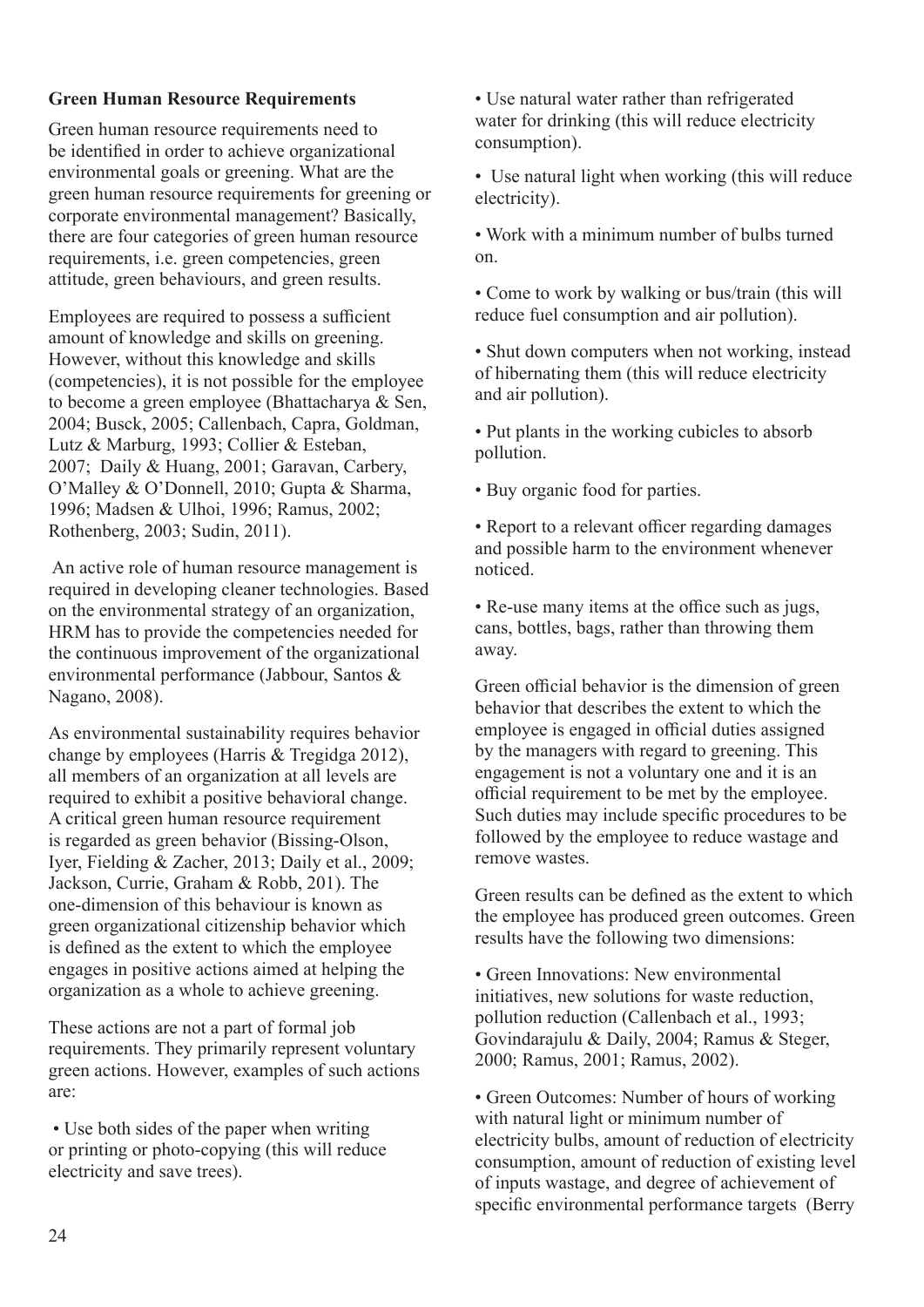& Rondinelli, 1998; Daily et al., 2009; King & Lenox, 2001; Kitazawa & Sarkis, 2000; Melnyk & Fineout-Overholt, 2003; Rothenberg & Jan, 2003; Russo & Fouts, 1997).

Considering the above mentioned green human resource requirements, a "green" employee performance concept has been newly introduced. This, therefore, is defined as the extent to which an employee is engaged in his/her behavior and produced results in respect to greening during a particular period of time. Green competencies and green attitude are viewed as green employee inputs of green behaviour. Also, green results are viewed as employee green performance of job, which contributes to green organizational performance meeting the CSR to a significant extent.

# **How to Make HRM Functions Green?**

In order to make sure that the organization gets the right employee green inputs and right employee green performance of job, it is indispensable that HRM functions are adapted or modified to be green. Traditionally, there are 18 functions of HRM including job design, job analysis, human resource planning, recruitment, selection, hiring, induction, performance evaluation, training and development, career management, pay management, incentives management, welfare management, management of employee movements, discipline management, health and safety management, grievance management and labor relations.

Making a HRM function green involves inclusion of policies, procedures, and practices that ensure right employee green inputs and right employee green performance of job.

# **Job Analysis**

• To include environmental dimension as a duty in job description.

• To include green competencies as a special component in job specification.

# **Recruitment**

• To include environmental criteria in the recruitment messages.

• To communicate the employer's concern about greening through recruitment efforts.

## **Selection**

• To select applicants who are sufficiently aware of greening to fill job vacancies.

• To select applicants who have been engaging in greening as consumers in their private life domain

## **Induction**

• To make new employees familiar with greening efforts of the organization.

• To develop induction programs showing green citizenship behavior of current employees

## **Training**

• To impart the right knowledge and skills about greening (the four green roles) to each employee through a training program, exclusively designed for greening.

• To conduct training needs analyses in order to identify green training needs of employees.

## **Performance Evaluation**

• To evaluate employee's job performance according to green-related criteria.

• To include a separate component for progress on greening in the performance feedback interview.

# **Rewards Management**

• To give financial incentives to employees for their good green performance of job and nonfinancial rewards such as praise and recognition to employees for their greening.

The HR Department can make Green/EM (Environmental Management) job descriptions for employees. It is obvious that higher-level executives have to take greater responsibility for green initiatives. In addition, green goals should be included in managerial job descriptions. In its strategic plan for developing the competency model for talent, an organization can include environmental consciousness as one of the core competencies required of employees.

Green job candidates, who comprise a large section of talented and knowledgeable manpower, use green criteria when applying for jobs. As a result, companies having green practices can attract good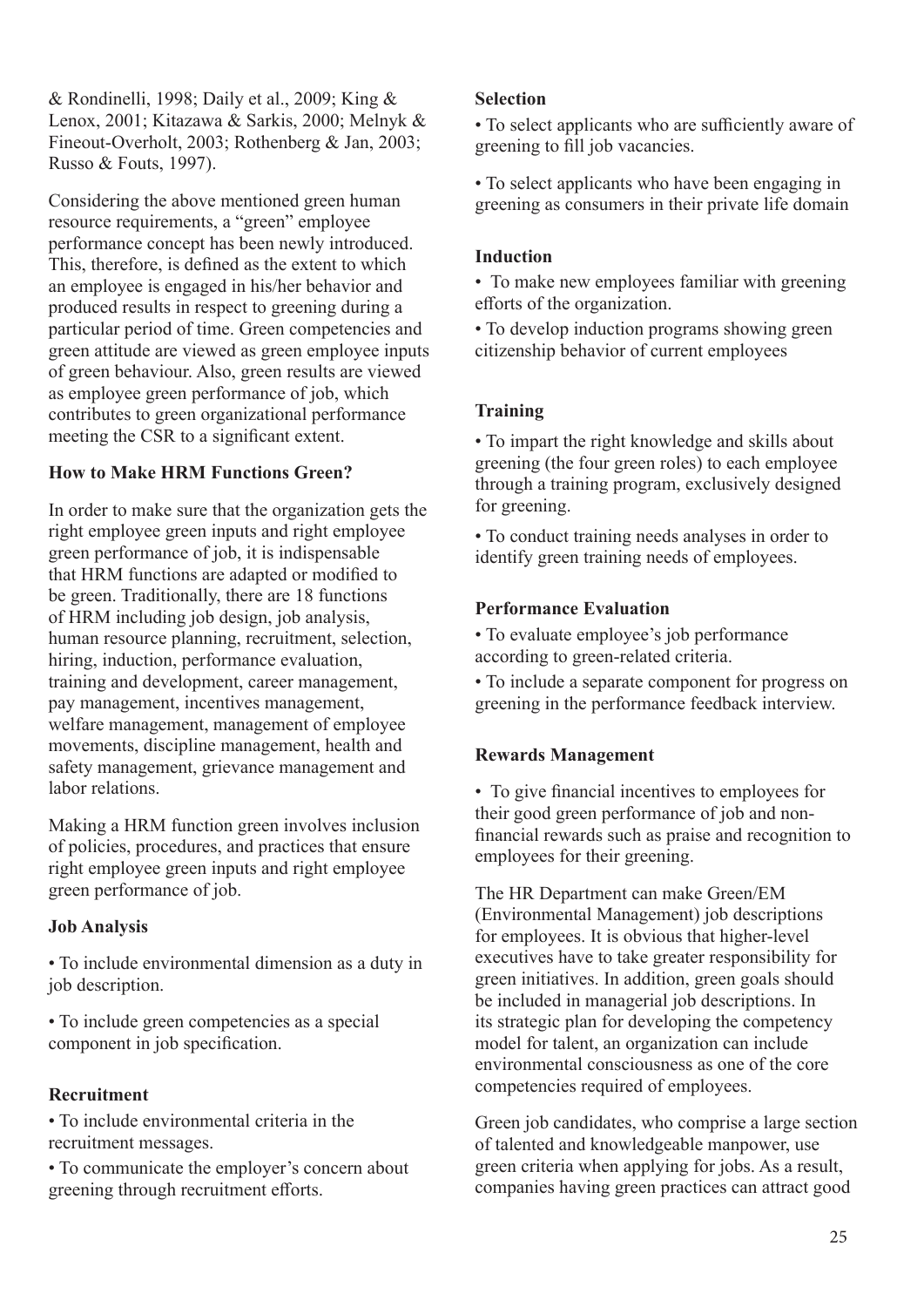talent. Preference in selection should be given to candidates who are 'Green aware', which becomes a part of the HR acquisition policy. Employers displaying a strong green brand are more likely to attract talent than those who do not have a green philosophy.

## **Recruitment**

While recruiting, companies need to follow these tasks:

• Green/EM (Environmental Management) job descriptions for employees.

• Green goals included in managerial job descriptions.

• Graduate perceptions of EM practices (use of green criteria).

• Green job candidates use green criteria when applying for jobs.

• Recruitment of employees who are 'Green aware' becomes part of the interview schedule.

• Green employer branding (green employer of choice).

Attracting high-quality staff is a key HR challenge in the war of talent. Creating and sustaining a proenvironment organization also requires employees who are willing to engage in EM activities.

#### **Performance Management (PM) and Performance Appraisal (PA)**

However, the tasks a company needs to follow when going through PM and PA include:

• Green performance standards and indicators in PMA in all department levels.

• Roles of managers in achieving green outcomes included in appraisals (e.g. familiarisation, encouraging EM learning).

• Managers should set green targets, goals, and responsibilities.

• Management appraisals assess the number of green incidents, use of environment responsibility, and successful communication of environmental policy.

• Communication of green schemes to all via procedures/auditing at all levels in PMA scheme and establishing firm-wide dialogue on green matters.

• Penalties for non-compliance on targets in EM.

Performance management systems should include 'green' targets in the key performance areas (KPA). Green targets and goals should be established for managers in accomplishing Green results, and that should be included in appraisals. Green performance appraisal (PA) covers topics such as environmental incidents, environmental responsibilities, and the communication with environmental policies.

## **Green HRM Effects on Organizational Citizenship Behavior**

What is Organizational Citizenship Behavior?

Organizational citizenship behavior (OCB) refers to anything that employees choose to do, spontaneously and of their own accord, which often lies outside their specified contractual obligations.

OCB may not always be directly and formally recognized or rewarded by the company, through salary increments or promotions for example, but of course OCB would be reflected in terms of favorable supervisor and co-worker ratings, or better performance appraisals. Through this way, it can facilitate future reward gain indirectly. Finally, and critically, OCB must "promote the effective functioning of the organization"(Organ, 1988, p. 4).

 Currently, OCB is seen as synonymous with the concept of contextual performance, which is defined as "performance that supports the social and psychological environment in which task performance takes place" (Organ, 1997, p. 95). While this reflects the flexible nature of workers' roles in the modern workplace, and acknowledges the fact that employees do get recognized and rewarded for engaging in OCB (Van Scotter, Motowidlo & Cross, 2000; Werner, 1994), the colloquial understanding of OCB as going "the extra mile" or "above and beyond" to help others at work is an idea that many are familiar with. Thus, these ideas will continue to be a popular way of conceptualizing OCB.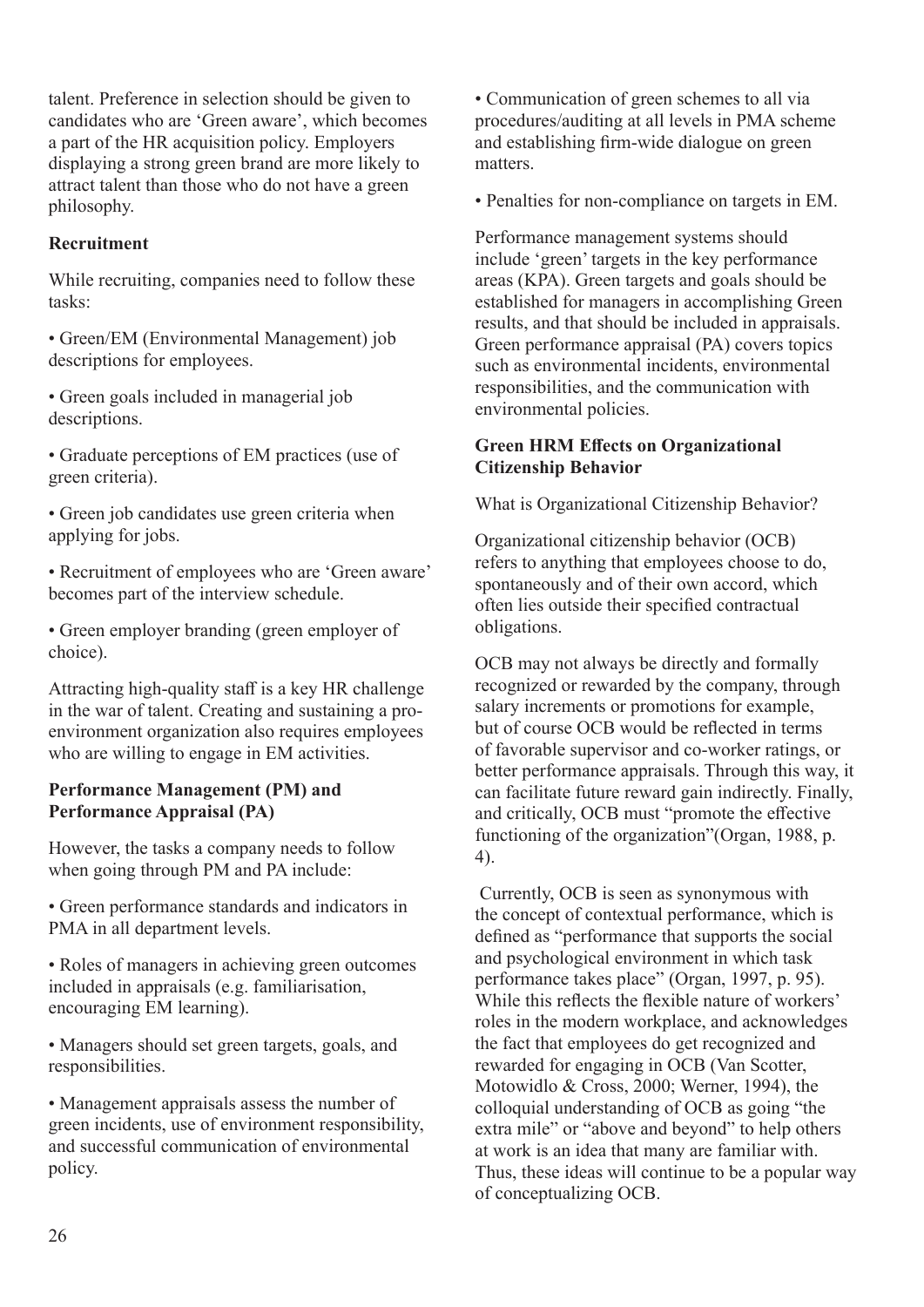# **The Effect of OCB on Employee Performance**

Firstly, workers who engage in OCB tend to receive better performance ratings by their managers (Podsakoff, Whiting, Podsakoff & Blume, 2009). This could be attributed to the fact that employees who engage in OCB are simply liked more and perceived more favorably (this has become known as the "halo effect"). On the other hand, it may be due to more work-related reasons such as the manager's belief that OCB plays a significant role in the organization's overall success, or the perception of OCB as a form of employee commitment due to its voluntary nature (Organ, Podsakoff & MacKenzie, 2006).

Regardless of the reason, the second effect is that a better performance rating is linked to gaining rewards (Podsakoff et al., 2009) – such as pay increments, bonuses, promotions or work-related benefits. Thirdly, since these employees have better performance ratings and receive greater rewards, when the company is downsizing e.g. during an economic recession, these employees will have a lower chance of being made redundant (Organ et al., 2006).

#### **How do OCB Effects Translate to Organizational-Level Outcomes?**

OCB is linked to lower rates of employee turnover and absenteeism. However, based on the organizational level, increased productivity, efficiency, and customer satisfaction, as well as reduced costs, have also been observed (Podsakoff et al., 2009). A study on OCB in grocery stores/ supermarkets reported that "OCB explained approximately 20% of the variance in store profitability" (Ehrhart, 2004, p. 64).

OCB enhances productivity (helping new coworkers; helping colleagues meet deadlines) and it frees up resources (autonomous, cooperative employees give managers more time to clear their work; helpful behavior facilitates cohesiveness as part of group maintenance behavior).

Moreover, OCB attracts and retains good employees (through creating and maintaining a friendly, supportive working environment and a sense of belonging) and creates social capital (better communication and stronger networks facilitate accurate information transfer and improve efficiency). (Organ et al, 2006).

#### **Purpose and Scope**

The environmentally destructive nature of organizational activities and outcomes (Shrivastava, 1994) has affected the current environmental issues globally. According to Rugman and Verbeke (1998), environmental issues are some of the most complex and significant managerial challenges of the twenty-first century. It includes climate change, resources depletion, and ecosystem integrity. Rapid destruction of natural resources is becoming a serious issue today.

Consequently, organizations are responsible for the environmental degradation (Alshuwaikhat & Abubakar, 2008; Haden et al., 2009). Natural resources are being used lavishly for the production of various goods and services needed by people who want to enhance their standard of living.

It seems that some people in certain parts of the world are too greedy and never get satisfied. Their needs are unlimited. Hence, this has a significant effect on the ability of future generations to meet their own needs, at least their essential needs. It was generally observed that people are directly affected by the inhalation of poisonous air and by drinking contaminated water. Natural disasters such as acid rain, red rain, tsunamis, flooding, hurricanes, and droughts are occurring all over the world and their magnitude and frequency seems to increase.

Climate change is a major issue and this is of increasing concern to governments, the general public, and business organizations today (Boiral & Paille, 2012). Global warming is invading the ecosystem. A natural balance for the survival of the planet is recommended by ecologists who study the pattern and balance of relationships among plants, animals, people, and their environment. Fortunately, some governments, some organizations, and some individuals including environmentalists and nature lovers, are currently and increasingly paying serious attention to preserve and conserve the environment, and to minimize environmental pollution.

Subsequently, an increased attention emerged among governors, owners of organizations, managerial employees (human resources managers) customers, and scholars regarding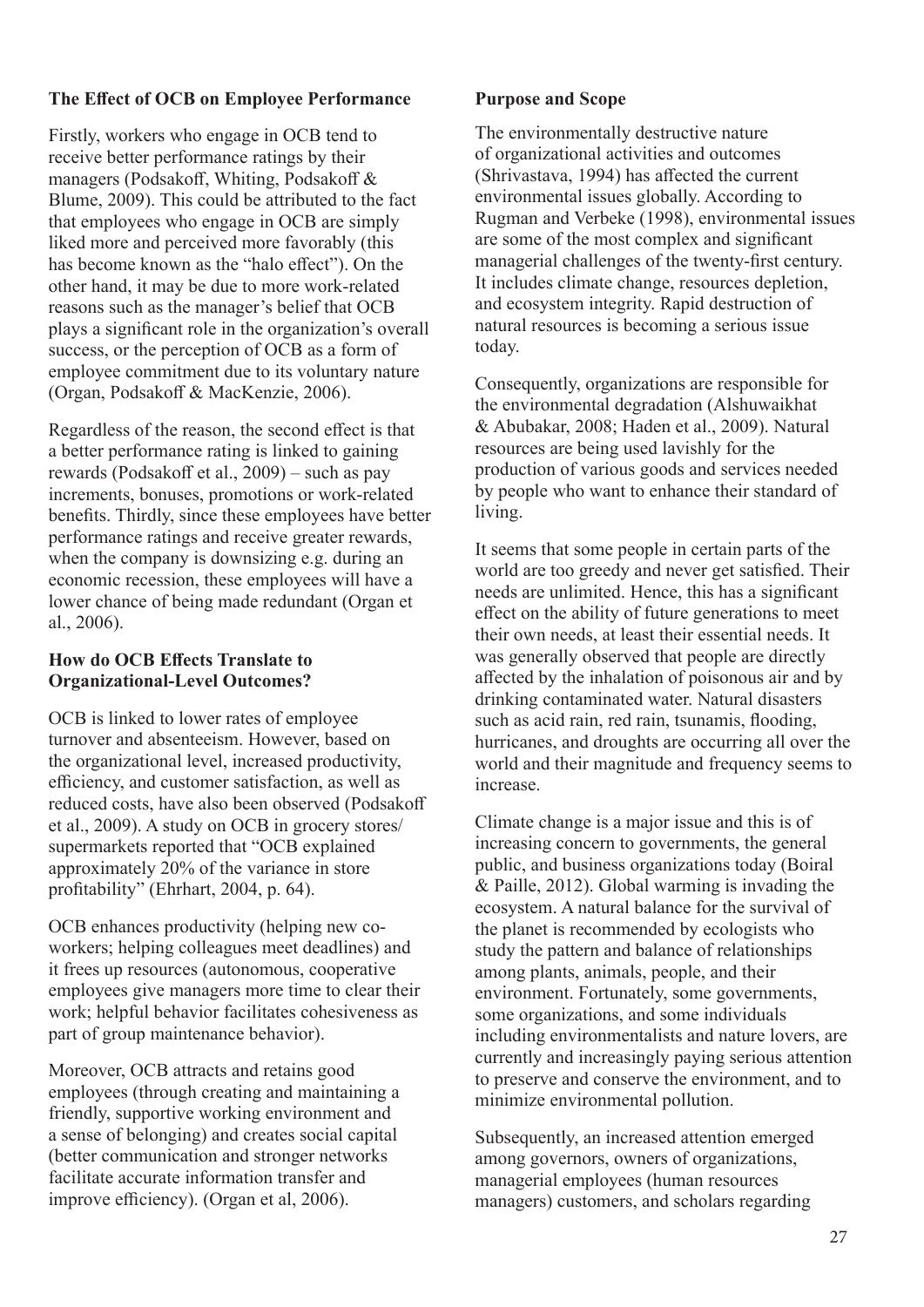environmental sustainability. Hence, green or greening is for our survival and development. It is possible not only to make organizations green, but to also make each individual/employee green.

The main objective of this study was to show how, after the thorough analysis of the balanced score card, Green Human Resources practices could be a value enhancer for Lebanese companies rather than being an incurred cost.

Another objective of this study, after combining the implementation of GHRM programs, is to manage the effects of these types of programs and practices on employee work behaviors, particularly employee citizenship behaviors due to certain limitations.

## **Research Questions**

RQ1: How does environmentally responsible Human Resources Management affect employee work behaviors?

RQ2: What are the green human resource requirements?

RQ3: How to make HRM functions Green?

RQ4: What is the stand of green at utilizing the five possible results developed by the BSC?

RQ5: To what extent are these activities considered appealing and influential to employees work behaviors, students, and all the stakeholders?

However, the main question whose answer requires employing the Balanced Scorecard with its four components as an assessment tool is "To what extent are Lebanese companies considered socially and environmentally responsible in their HRM practices based on the four components of the Balanced Scorecard?"

# **Limitations**

The assessment of Green HRM influence on employee work behaviors at the university and the bank was conducted by utilizing document analysis of publicly available data. Hence, the study was considered qualitative. Despite trying to be objective as much as possible via using the balance scorecard tool, quantitative studies can be more objective in their assessment.

To have a more representative generalization of the results of the study, future studies can attempt to assess Green HRM in other private universities and companies since the time constraints impeded the efforts of the researcher in choosing a wider sample of companies.

This shows that this topic needs to be explored in more depth in future studies. This is because it is a topic that can augment the awareness and proper implementation of green responsibility in human resources practices. Thus, this makes a significant contribution to the literature body since the topic of green responsibility of HRM in Lebanese companies is limited and it only constitutes western based research and data. Upcoming research should attempt to widen the sample of Lebanese private universities and organizations so that the results would be more representative.

# **Methodology and Design**

Methodology doesn't explain only methods, but it also states several processes that must be followed in the study of a certain case or research. In order to study the case of Green HRM and its impact on employee work behaviors, a higher emphasis on the qualitative research has been considered regarding the methodology. A qualitative research allows the subjects being studied to give more affluent answers to questions asked by the researcher, and provides more important insights which might have been missed by another method of data collection (Maxwell, 2004). This is especially based on the fact that a lot of the interviews were conducted with Human Resources Managers.

Since the idea of Green HRM is inserted into the model of strategic thinking and into the process of business strategy formulation, Balanced Scorecard (BSC) perfectly fits to assess Green and Social HRM practices in a certain organization and the extent to which it plays an important role in the formulation of its strategy.

 Through the Balanced Scorecard, the researcher will try to discover the position of Lebanese private companies regarding Green HRM, to unveil the need for implementing social and environmental human resources activities after discovering the underlying reasons. And finally to give recommendations based on a qualitative approach emphasis on observations.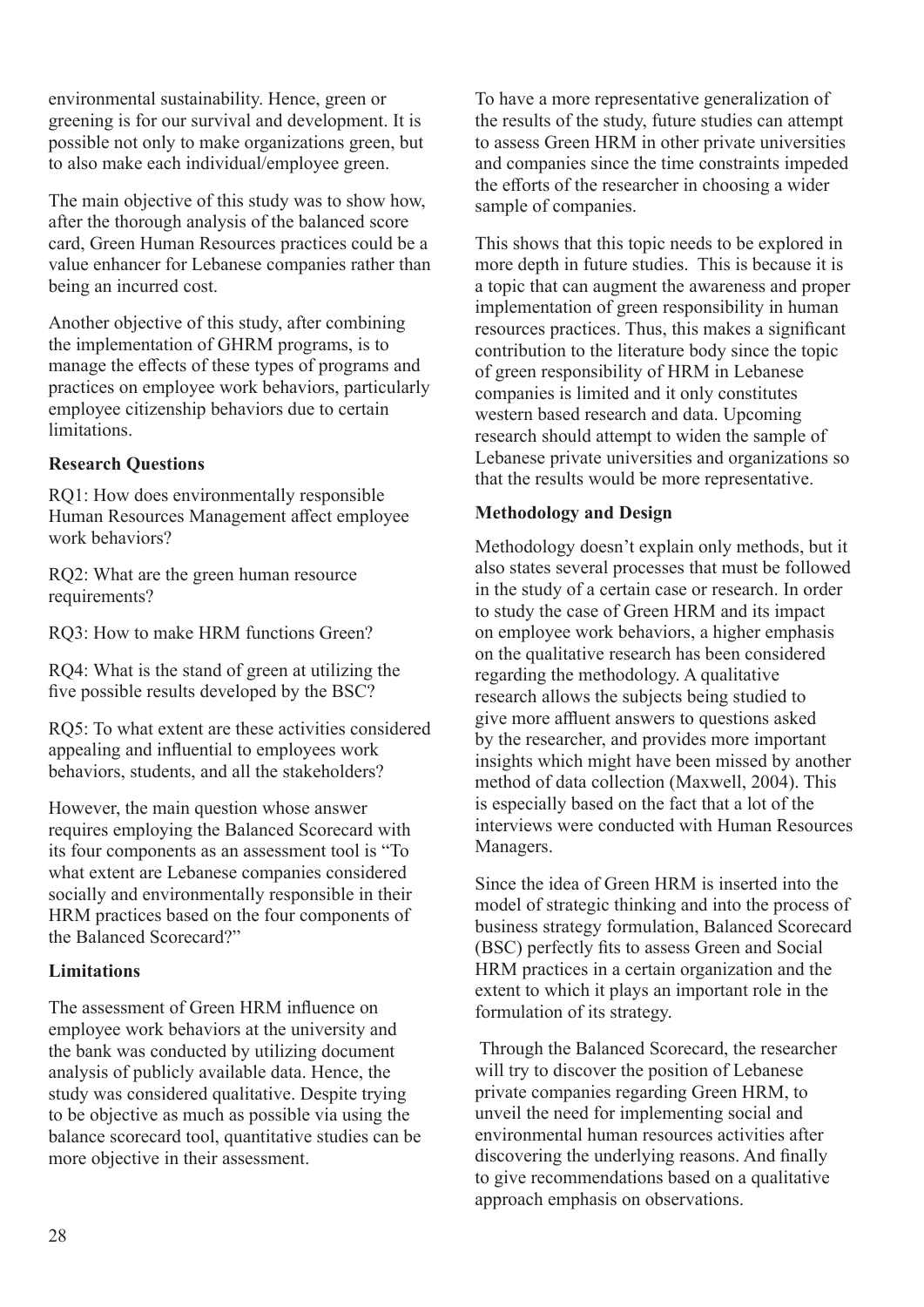The cornerstone of the methodology is the Balanced Scorecard. The BSC is a business practice designed to align corporate strategy and operating processes that are well-known to firms around the world, and it also provides a solid and familiar foundation upon which to overlay an integrated model of Green and Social HRM.

The BSC comprises four components whose analysis requires an observation and primary data collection in addition to the data obtained through the literature review. The analysis of the collected data will further help to ascertain the two institutions with respect to Green HRM responsibility. The four components or perspectives of the BSC are the financial perspective, the customer perspective, the process perspective, and the learning and development perspective.

Analyzing these four perspectives will contribute to revealing the status quo of Green HRM in the Lebanese private companies and the necessary steps to enhance their present position. For the sake of simplicity and due to some research limitations, the university and the bank will be taken as a case study to show the Lebanese private companies' stance regarding Green HRM.

The observation and the data collected will be about the environmentally responsible activities undertaken by the two companies. These activities or steps are curricular and extracurricular activities, banking or other than banking services, in addition to recent consultancy activities.

On the other hand, to be able to quantitatively measure the effect of Green HRM practices on employee work behaviors, the authors conducted a survey on a large sample of Lebanese employees and HR professionals of different profiles.

After going through the Literature Review, the researchers have consolidated the findings of major studies and articles, and have analyzed the situation of Green HRM and its effects on employee work behaviors accordingly.

The main contribution of this study is providing an answer to the research questions and supporting the findings by realistic figures that describe the relation of green practices to the change in employee work behaviors.

## **Data Analysis and Findings**

Based on our study about Green HR activities and how it affects employees' behaviors, interviews of a semi-structured type have been conducted with the human resources managers of two companies in various sectors (a bank and a university).

The researchers will analyze the data related to each of the above mentioned companies and fit it into one of the four dimensions.

This study was meant to analyze the effect of green and social human resources function on employee work behaviors and especially employee commitment in Lebanon private companies in two interrelated sectors/industries: Education and Banking.

The main contribution of this study over others, made on the same topic, is that a statistical survey will show the opinion of the Lebanese employees, HR professionals, and students about these types of human resources practices and how much they influence their organizational behavior.

#### **Results**

The Brundtland Commission defined "sustainable development" as a "development that meets the needs of the present without compromising the ability of future generations to meet their own needs" (WCED, 1987, p. 43). Also, it asserted that sustainable development at the societal level requires simultaneous realization of an economic, ecological, and social dimension of sustainability (WCED, 1987).

Sustainability is becoming a key focus for more organizations. Going beyond environmental sustainability, the concept includes all types of social and environmental impacts that show why employers must develop a new way of doing business. In addition to focusing on financial profits, sustainable companies must also consider social and environmental impacts when making business decisions. The HR function has a critical role to play in Corporate Social and Environmental Sustainability which is outlining the business case for sustainability.

The green work-life interaction to Green HRM has shown that it can be effective to go beyond "Greening employees" and to consider the whole human being including their private life and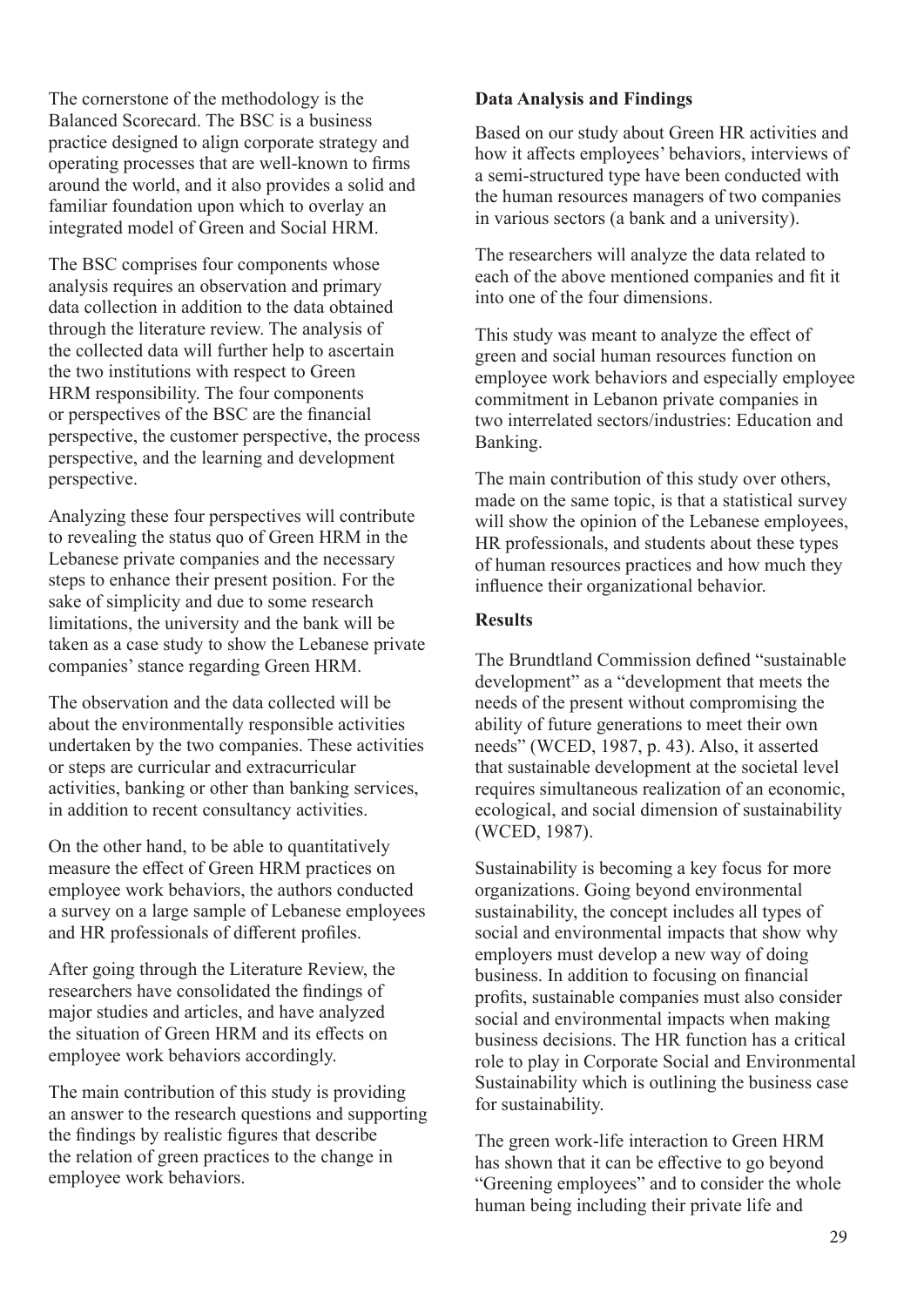consumer behavior. Such a concept builds on the serious recognition of environmental issues in a company's management. The greening encouragement of employees as human beings can only be successful if environmental aspects are considered in all core business processes.

More organizations now realize the value of sustainability which is presented in integrating green practices as a base which human resources has on their competitiveness, reputation, and ability to attract and retain strong talent. Mindful of their economic, societal, and environmental impacts, sustainable organizations now seek input from a broad and diverse set of stakeholders—both internal and external—in shaping their business strategies and operations.

The HR function has a critical role to play. Utilizing the HR skills in organizational process, change management and culture stewardship, HRM can help create and implement sustainable business strategy throughout the organization. This may require that new HR competencies be developed. Not only must HR become competent at using Green HRM tools to embed the sustainability strategy and mission in the company, it must also learn to shape the system itself so that its impacts on employees, communities, and other stakeholders align with the sustainability vision of the company.

## **Discussion**

The Lebanese private universities can acquire a competitive advantage to face the high rivalry in the field of education and have a more enhanced image as perceived by the stakeholders. This leads to respecting the power structure of the community and acquiring a sense of affiliation to this community, and accordingly more acceptance.

Consequently, students become better prepared to have an active role in their communities by being more socially responsible, which contributes to achieving the sought sustainability. This, therefore, does not undermine the importance of this concept in motivating employees by creating a more noble cause for their work leading to better performance and higher productivity. Hence, the university can work properly within the political and human resource frames as mentioned by Bolman and Deal (2008).

For the banking sector on the other hand, and according to the results and analysis of the balanced scorecard where the studied bank weighted high in the financial component, the bank is gradually increasing their attention to green concerns. The Recycle and Re-use to Prevent Nature's Abuse Program is one of the practices that show the green vision of the bank where they not only plant one tree for each ton of paper given to recycling, but they are also currently working on a comprehensive gradual transition project towards a green economy to become effectively environment friendly.

## **Conclusion and Recommendation**

The results of this study revealed a need to conduct more research on Green and HR practices in Lebanon, in addition to establishing advocacy groups and holding awareness campaigns to teach on this key issue. Civil society, business associations, universities, media, think tanks and others need to get involved in the awareness process and in the building of coalitions, to enhance environmental culture and strengthen Human Resources practices.

Moreover, there is a need to initiate national and regional forums on Green HR, in addition to establishing a regional coalition of different sectors and stakeholders to spread best Green HR practices.

Furthermore, there is also a need to initiate indicators for evaluating Green HR practices, and creating awards and incentives for distinguished universities in this field.

Furthermore, the universities are encouraged to raise awareness on the importance of green responsibility and consequently help in lobbying to provide incentives for the companies to pursue these types of practices, such as offering tax exemptions on green funds and promoting legislation regulating corporations**'** activities.

In fact, the adoption of the following recommendations helps to enhance the position of the university regarding Green Human Resources responsibility to subsequently reap all the aforementioned benefits.

The university is encouraged to take the following recommendations from the researchers into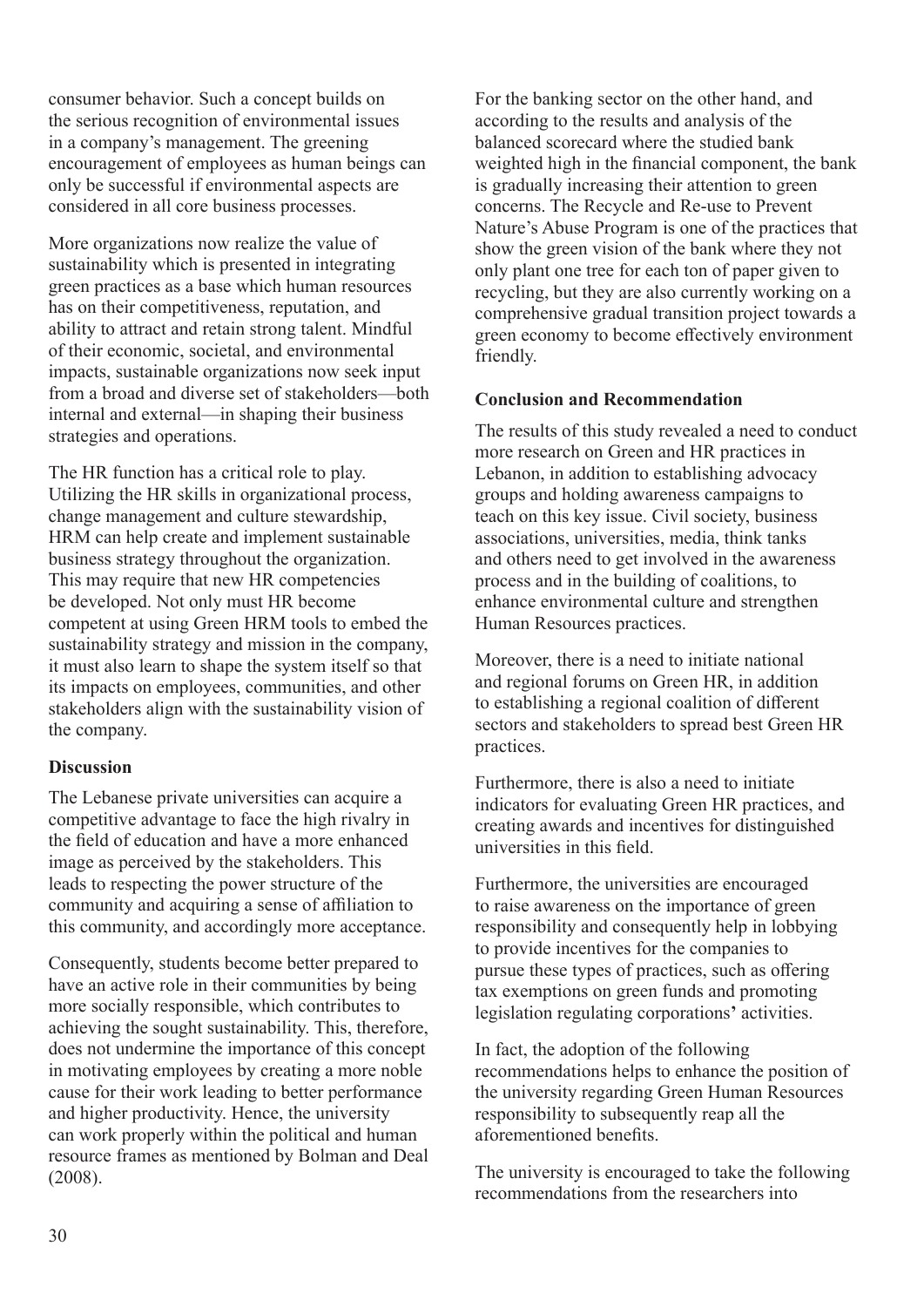account if it is keen to improve its Green Human Resources responsibility stance. Not only the university under study can leverage these recommendations, but also all the Lebanese private universities. The recommendations are listed below:

1) Creation of a committee on environmental and sustainability awareness. This committee has to be multidisciplinary and have activities in different departments. In addition, it has to have a say regarding the integration of the environmental, ethical, and sustainability concepts into the curriculum after reviewing the content of all the courses.

2) There should be a part-time position as a consultant for planning and construction projects to guarantee that they are being constructed according to environmentally friendly concepts.

3) In addition to the environmental and sustainability committee, a comprehensive interdisciplinary approach across all the levels and domains of the university – undergraduate, graduate and professional students, faculty, staff, and administrators – should be prevailing. The objective is to develop a structured curriculum that addresses environmental and sustainability issues, workshops, and interdisciplinary courses to benefit from the synergy that cross-functional teams might contribute to.

4) Enhance the corporate governance at the university via increasing financial transparency, which is one of the requirements of NEASC (New England Association of Schools and Colleges). This has to be accompanied by increasing the expenditure on green activities which is endowed with the task of helping the students in their curricular and extracurricular activities.

5) The university should put more emphasis on having a paperless environment by increasing the use of software that enhances the virtual interaction between the instructor and the students, which is the Blackboard.

6) Doing the exams using Blackboard should be given the priority. To be able to do so for classes of multiple sections, the big exam halls at the university should be equipped with computers as the computers in the computer center alone are not sufficient. The university should leverage as

well the Connect option which is available on the McGraw Hill website, and which contributes to having a paperless environment.

The partnership between McGraw Hill and Blackboard would facilitate this.

7) The anti-smoking policy should be more rigorously implemented at the university by penalizing students who smoke in any spot other than the smoking areas.

8) Creating a center for entrepreneurship to help students from all majors to start their businesses is recommended. Such businesses should be based on environmentally responsible creative ideas. Once this center determines that the entrepreneurs are environmental entrepreneurs, these students can be paired with people who are specialized in actualizing businesses. Accordingly, funding for such projects would be much easier.

On the other hand of recommendations, there is the need for the bank to go greener since the social phase of human resources practices is high. Hence, it is recommended that the bank should apply the following:

1) They should have the available resources to implement and maintain a "Green Policy".

2) Create and implement a dedicated "Green Officer" or green go-to person.

3) Address a necessary time available to assess and formulate a green charter, educate employees, and ensure implementation thereof.

4) The bank can try to establish a Green Supply Chain. Where possible, suppliers are encouraged to change their business-as-usual approach to be more sustainable and be part of the green movement. This could also possibly reduce the costs of their services in the future.

Like most organizations in today's economic climate, the bank's resources are already stretched to the maximum where they can reach the pinnacle of going GREEN.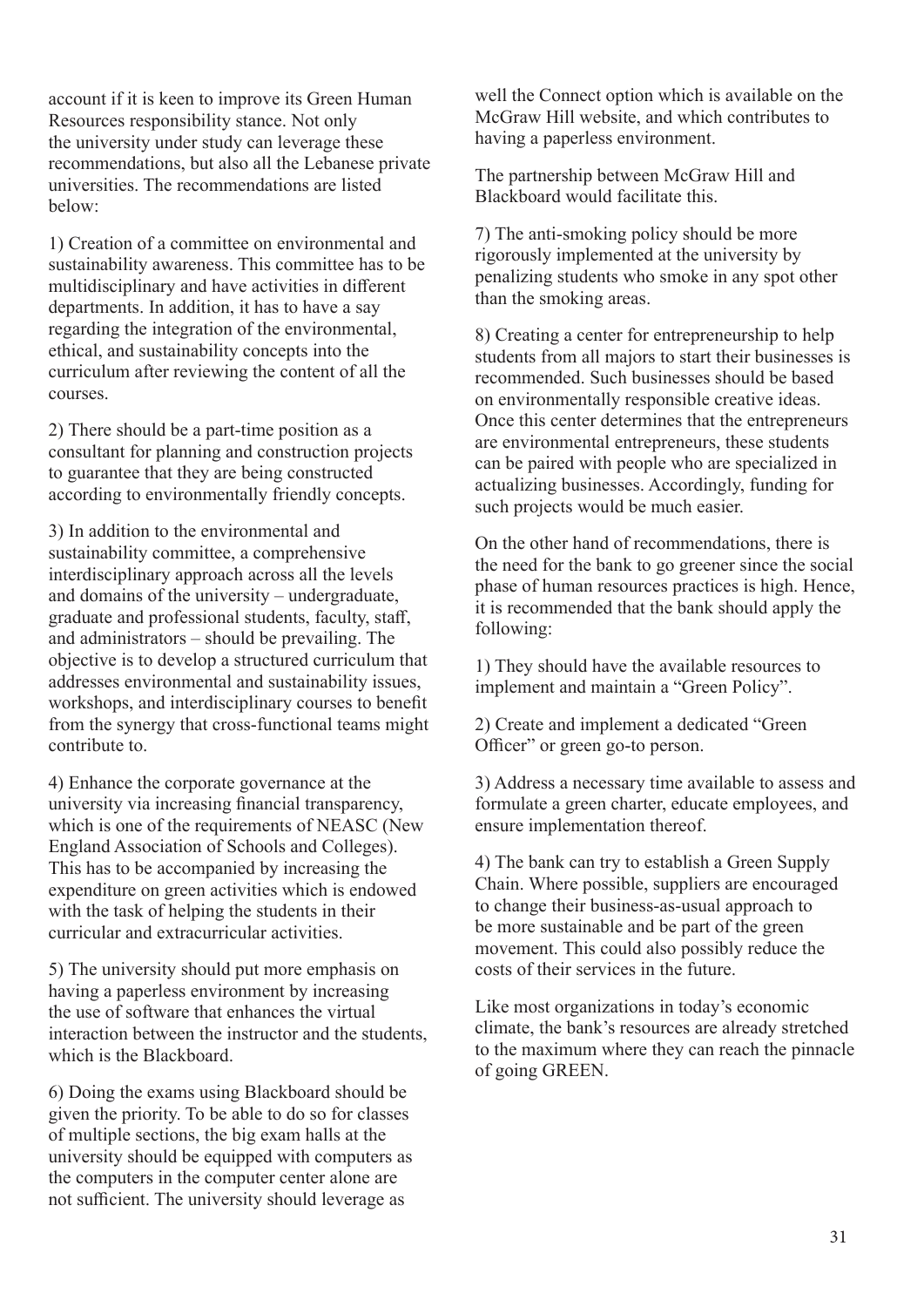#### **The Authors**

#### **Ali Halawi. Ph.D.**

Assistant Professor Department of Business Management Lebanese International University, Lebanon Mouseitbeh, Beruit P.O.Box 146404 Beirut 1100-2130 Lebanon Tel: +961 1 706881 Ext: 12609 Mob: +9613690197

ali.halawi@liu.edu.lb

#### **Wael Zaraket, D.B.A.**

Assistant Professor Faculty of Business & Economics American University of Science & Technology Ashrafieh, Alfred Naccach Avenue P.O. Box: 16-6452 Beirut 1100-2130, Lebanon Tel: +961 1 218716 Ext: 233 Mob: +96170624996 wzaraket@aust.edu.lb

#### **References**

- Alshuwaikhat, H. M., & Abubakar, I. (2008). An integrated approach to achieving campus sustainability: Assessment of the current campus environmental management practices. *Journal of Cleaner Production, 16,* 1777- 1785.
- Beatson, J., & Macklin, S. (1996). A global challenge: Environmental management in cable & wireless. In W. Wehrmeyer (Ed.), *Greening people: Human resources and environmental management* (p. 377 -382). Sheffield, UK: Greenleaf Publishing.
- Berry, M.A., & Rondinelli, D.A. (1998) Proactive corporate environmental management: A new industrial revolution. *The Academy of Management Executive, 12,* 38-50.
- Bhattacharya, C. B., & Sankar, S. (2004). Doing better at doing good: When, why and how consumers respond to corporate social initiatives. *California Management Review, 47*, 9-25
- Bissing-Olson, M. J., Iyer, A., Fielding, K.S., & Zacher, H. (2013). Relationships between daily affect and pro-environmental behavior at work: The moderating role of pro-environmental attitude. *Journal of Organizational Behavior, 34,* 156-175.
- Boiral, O., & Paillé, P. (2012). Organizational citizenship behaviour for the environment: Measurement and validation. *Journal of Business Ethics, 109*(4), 431-445.
- Bolman, L.G., & Deal, T.E. (2008). *Reframing organizations: Artistry, choice, and leadership.* (4th ed). San Francisco, CA: Jossey-Bass.
- Busck, J. (2005). Underwater three-dimensional optical imaging with a gated viewing laser radar. *Optical Engineering, 44*(11), 116001.
- Callenbach, E., Capra, F., Goldman, L., Lutz, R., & Marburg, S. (1993). *Eco-Management: The Elmwood guide to ecological auditing and sustainable business.* San Francisco, CA: Berrett-Koehler
- Certo, S.C., & Certo, S. T. (2008) *Modern management.* USA:Pearson Education
- Clarke, E. (2006). Power brokers. *People Management*, *May*, 40-42.
- Collier, J., & Esteban, R. (2007). Corporate social responsibility and employee commitment. *Business Ethics: A European Review, 16*(1), 19-33.
- Daily, B.F., & Huang, S. C.(2001). Achieving sustainability through attention to human resource factors in environmental management. *International Journal of Operations & Production Management, 21*(12), 1539-1552.
- Daily, G.C., Polasky, S., Goldstein, J., Kareiva, P.M., Mooney, H.A., Pejchar, L.,… Shallenberger, R. (2009). Ecosystem services in decision making: time to deliver. *Frontiers in Ecology and the Environment, 7*(1), 21-28.
- Duggal, S., & Sroufe, L. A. (1998). Recovered memory of childhood sexual trauma: A documented case from a longitudinal study. *Journal of Traumatic Stress, 11*(2), 301-321.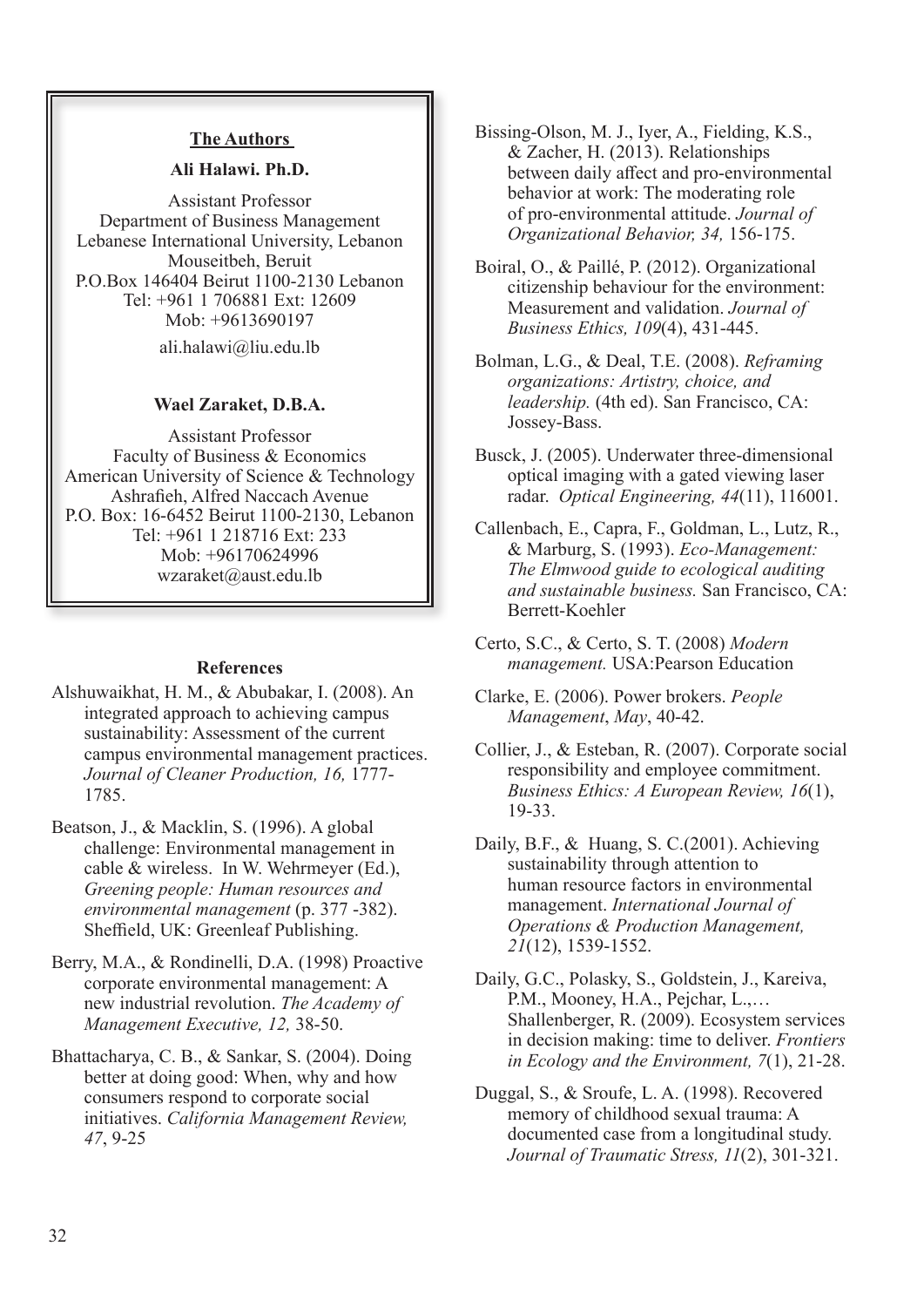Ehrhart, M. G. (2004). Leadership and procedural justice climate as antecedents of unit level organizational citizenship behavior. *Personnel Psychology, 57*(1), 61–94.

Garavan, T. N., Carbery, R., O'Malley, G., & O'Donnell, D. (2010). Understanding participation in e-learning in organizations: A large-scale empirical study of employees'. *International Journal of Training and Development, 14*(3), 155–168.

González-Benito, J. (2006). Environmental pro-activity and business performance: An empirical analysis Omega. *The International Journal of Management Science, 33,* 1-15.

Govindarajulu, N., & Daily, B.F. (2004) Motivating employees for environmental improvement. *Industrial Management & Data Systems, 104,* 364-372.

Gupta, S.K., & Sharma, A. K. (1996). Development of an integrated security shell interceptor for PC`s. Proceedings of the ReTCA`96, March 8-9, CET, Bhatinda, pp: 68-81.

Haden, S.S. P., Oyler, J.D., & Humphreys, J.H. (2009). Historical, practical, and theoretical perspectives on green management: An exploratory analysis. *Management Decision, 47*(7), 1041-1055. doi: 10.1108/00251740910978287.

Harris, C., & Tregidga, H. (2012). HR managers and environmental sustainability: Strategic leaders or passive observers? *The International Journal of Human Resource Management, 23* (2), 236 – 254.

Hart, T. (1996). The role for the personnel practitioner in facilitating environmental responsibility in work organisations. In W. Wehrmeyer, (Ed.) *Greening people: Human resources and environmental management* (pp.185-198). Sheffield, UK: Greenleaf.

Jabbour, C. J.C. (2011). How green are HRM practices, organizational culture, learning and teamwork? *A Brazilian study. Industrial and Commercial Training, 43*(2), 98-105.

Jabbour, C. J. C., Santos, F. C. A., & Nagano, M. S. (2008). Environmental management system and human resource practices: Is there a link between them in four Brazilian companies? *Journal of Cleaner Production, 16*(17), 1922– 1925.

Jackson, J., Currie, K., Graham, C., & Robb, Y. (2011). The effectiveness of interventions to reduce undernutrtion and promote eating in older adults with dementia: A systematic review*. JBI Library of Systematic Reviews: 9*(37), 1509–1550. doi: 10.11124/ jbisrir-2011-119

King, A., & Lenox, M. (2001). Lean and green: Exploring the spillovers from lean production to environmental performance. *Production and Operations Management, 10*(3): 1–13.

Kitazawa, S., & Sarkis, J. (2000). The relationship between ISO 14001 and continuous source reduction programs. *International Journal of Operations and Production Management, 20*(2), 225-248.

Lee, K.H. (2009). Why and how to adopt green management into business organizations?: The case study of Korean SMEs in manufacturing industry. *Management Decision, 47* (7), 1101-1121. https://doi. org/10.1108/00251740910978322

Madsen, H., & Ulhøi, J. (1996) Environmental management in Danish manufacturing companies: Attitudes and actions. *Business Strategy and the Environment, 5*, 22-29.

Maxwell, J. (2004). Re-emergent scientism, postmodernism, and dialogue across differences. *Qualitative Inquiry 10*(1), 35–41.

Melnyk, B.M., & Fineout-Overholt, E.(2003). *EBP Beliefs Scale.* Gilbert, AZ: ARCC llc Publishing.

Milliman, J. & Clair, J. (1996). Best environmental HRM practices in the USA. In W. Wehrmeyer, (Ed.), *Greening people – Human resources and environmental management* (pp. 49-73). Sheffield, UK: Greenleaf Publishing.